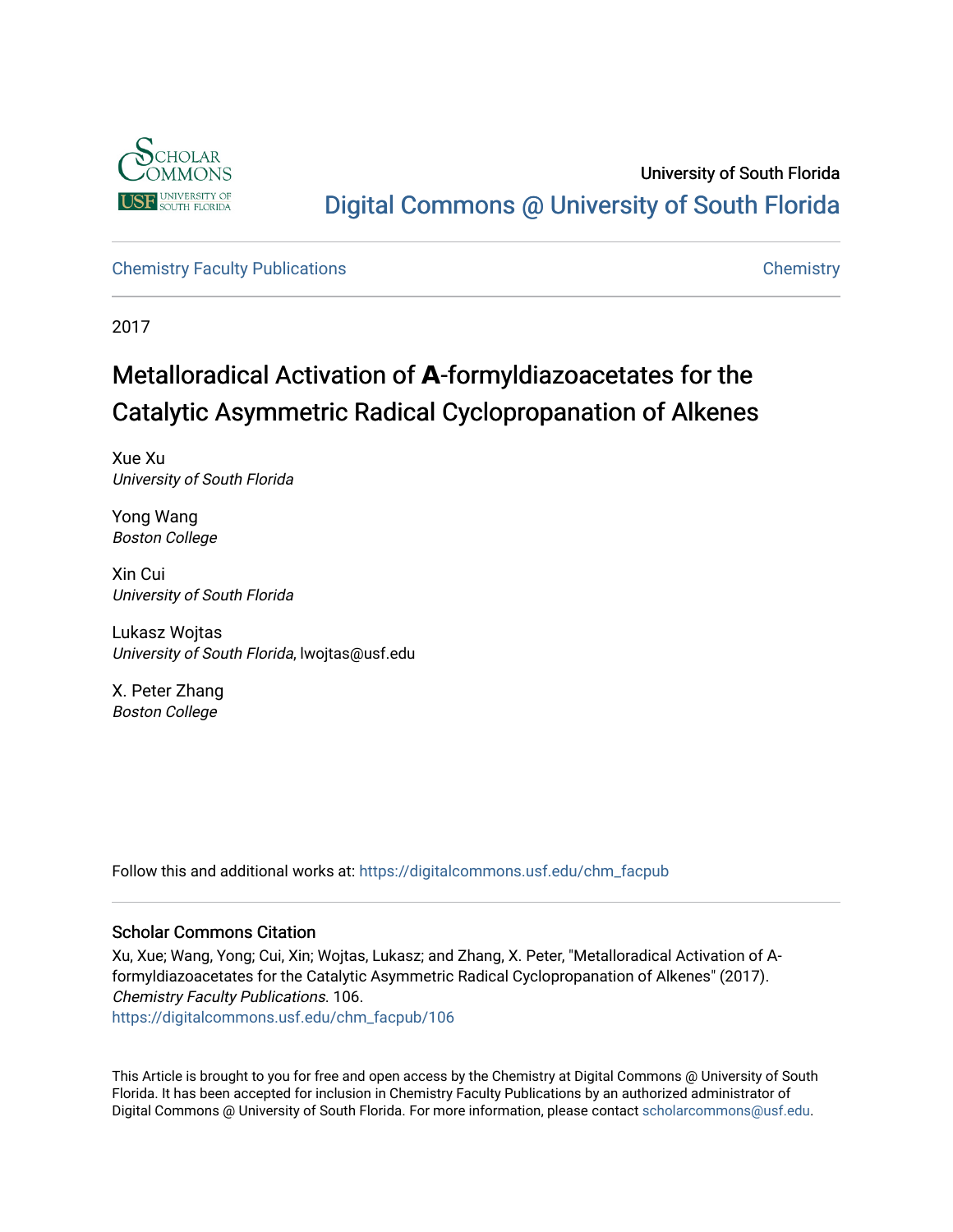# **Chemical Science**

# EDGE ARTICLE

Cite this: Chem. Sci., 2017, 8, 4347

# Metalloradical activation of  $\alpha$ -formyldiazoacetates for the catalytic asymmetric radical cyclopropanation of alkenes†

Xue Xu[,](http://orcid.org/0000-0003-0532-3530)<sup>b</sup> Yong Wang, <sup>D</sup><sup>a</sup> Xin Cui,<sup>b</sup> Lukasz Wojtas<sup>b</sup> and X. Peter Zhang <sup>D\*ab</sup>

 $N_{\odot}$ 

For the first time,  $\alpha$ -formyldiazoacetates have been successfully applied for the asymmetric cyclopropanation of alkenes via Co(II)-based metalloradical catalysis. The cobalt(III) complex of the  $D_2$ symmetric chiral amidoporphyrin [Co(3,5-Di<sup>t</sup>Bu-ChenPhyrin)] is an effective metalloradical catalyst that can activate  $\alpha$ -formyldiazoacetates to cyclopropanate both aromatic and aliphatic olefins with varied electronic properties, affording the synthetically useful 1,1-cyclopropaneformylesters in high yields with both high diastereo- and enantioselectivity.

Received 12th February 2017 Accepted 27th March 2017

DOI: 10.1039/c7sc00658f

rsc.li/chemical-science

### Introduction

Radical reactions have been increasingly exploited as attractive tools in modern organic synthesis as they exhibit a number of unique features, including tolerance of functional groups.<sup>1</sup> To address the existing challenges such as the control of enantioselectivity,<sup>2</sup> metalloradical catalysis (MRC) has rendered a fundamentally new approach that enables the catalytic generation of metal-stabilized organic radicals as well as the selective control of their subsequent radical reactions.<sup>3,4</sup> As stable metalloradicals, cobalt $\left(\Pi\right)$  complexes of the  $D_2$ -symmetric chiral amidoporphyrins  $[Co(D<sub>2</sub>-Por<sup>*</sup>)]$  have emerged as a class of effective catalysts for asymmetric olefin cyclopropanation through a distinct radical process involving the catalytic generation of a-metalloalkyl radicals as the key intermediates (Scheme 1: A).<sup>5</sup> It has been suggested that the unusual capability of  $[Co(D<sub>2</sub>-Por<sup>*</sup>)]$  in activating acceptor/ acceptor-substituted diazo reagents as well as regulating the reactivity and selectivity of the radical processes is further enhanced by the postulated double hydrogen-bonding interactions between the amide N–H donors on the amidoporphyrin ligand and the two acceptors on the C-centered radical moiety (Scheme 1).<sup>5e,g,h</sup> Considering the demonstrated functional group tolerance of Co( $\pi$ )-based metalloradical catalysis (Co( $\pi$ )-MRC),<sup>5d,e,j-1</sup> we were attracted to the possibility of accessing a new type of ametalloalkyl radical bearing both  $\alpha$ -formyl and  $\alpha$ -alkoxycarbonyl functionalities from the metalloradical activation of a-formyldiazoacetates (FDA).<sup>6</sup> Despite the fact that free  $\alpha$ -formylalkyl radicals are scarce and prone to H-atom abstraction because of the

b Department of Chemistry, University of South Florida, Tampa, FL 33620, USA

† Electronic supplementary information (ESI) available. CCDC 1532256. For ESI and crystallographic data in CIF or other electronic format see DOI: 10.1039/c7sc00658f

weak aldehydic C–H bonds,<sup>7</sup> we reasoned that this type of  $\alpha$ -metalloalkyl radical might be accessible on the basis of the combined effects of metal stabilization, double H-bonding interaction, and protection by the well-defined cavity of the ligand system (Scheme 1: A). Assuming that the  $\alpha$ -formyl- $\alpha$ -alkoxycarbonyl- $\alpha$ -Co(m)-alkyl radicals (A) are capable of undergoing stereoselective radical addition with olefins, followed by the effective 3-exo-tet radical cyclization<sup>8</sup> of the corresponding  $\gamma$ -Co( $\text{m}$ )-alkyl radicals (**B**), we anticipated the potential development of a new catalytic process for the asymmetric synthesis of optically active cyclopropanes bearing both aldehyde and ester functionalities, which would be valuable for stereoselective organic synthesis (Scheme 1).<sup>9</sup> **EDGE ARTICLE**<br> **(a)** Check for unders **Metalloradical activation of**  $\alpha$ **-formyldiazoaccetat**<br> **(a)** Check for unders **for the catalytic asymmetric radical**<br>
Cone is cone as: 2018 and 2018 **Cyclopropanation of alkenes f** 

YAL SOCIETY<br>**CHEMISTRY** 

The catalytic asymmetric cyclopropanation of alkenes with diazo reagents represents the most general approach for the stereoselective synthesis of optically active cyclopropanes.<sup>10</sup> While a number of diazo reagents have been successfully employed, there is no previous report of a catalytic system that is effective for asymmetric olefin cyclopropanation with  $\alpha$ -formyldiazoacetates (FDAs). The development of this catalytic process apparently confronts the formidable challenges



 $[Co(D<sub>2</sub>-Por<sup>*</sup>)]$ 

 ${}^{3}R$ .

CHO<sub>.</sub>

Scheme 1 Working proposal for the radical cyclopropanation of alkenes with FDA via Co(II)-MRC

a Department of Chemistry, Merkert Chemistry Center, Boston College, Chestnut Hill, Massachusetts 02467, USA. E-mail: peter.zhang@bc.edu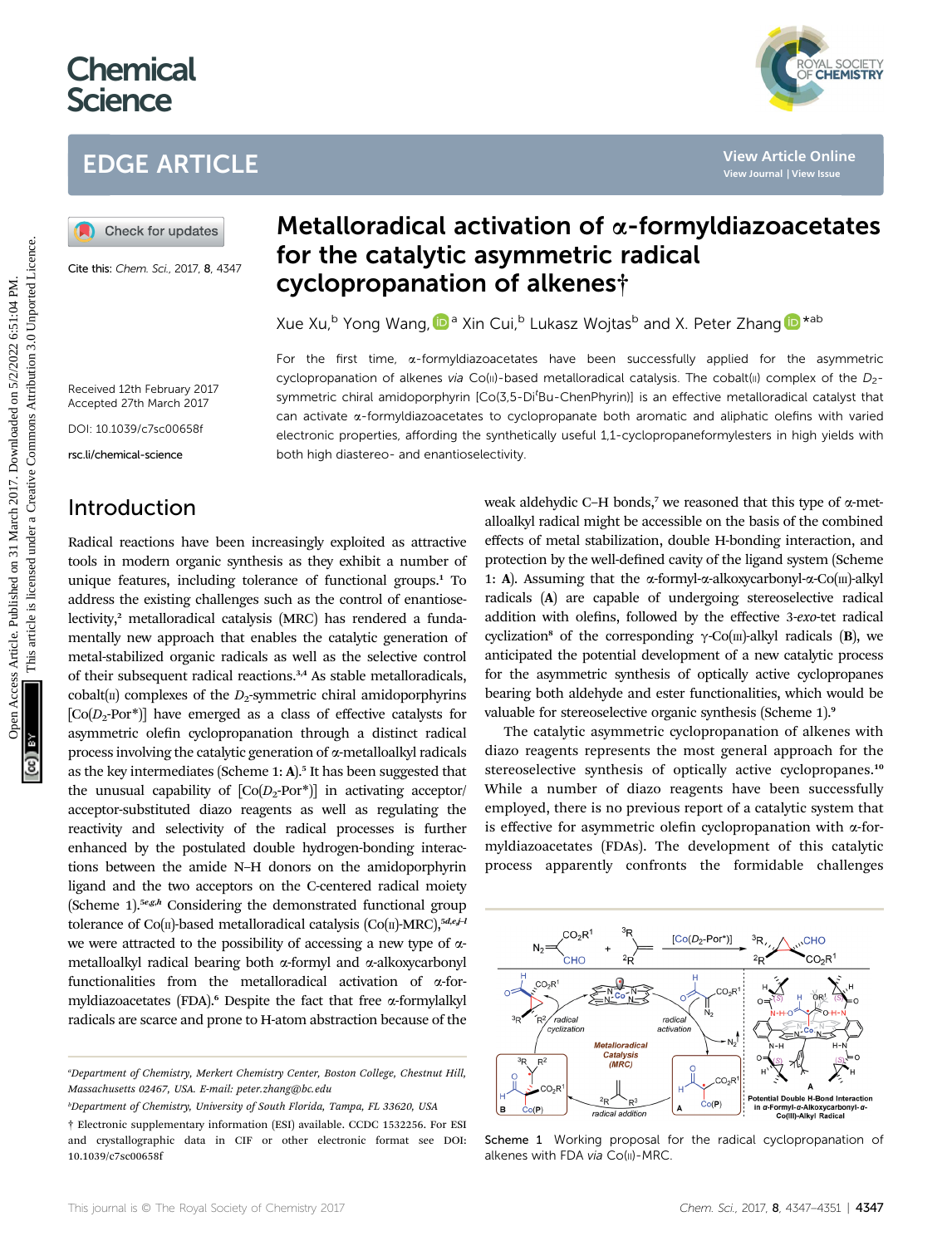associated with the inherent low reactivity of the acceptor/ acceptor-substituted diazo reagents and the incompatibility of the aldehyde functionality with existing catalytic systems.<sup>11</sup> Recently, Fokin and coworkers developed a  $Rh_2$ -catalyzed system for a highly asymmetric cyclopropanation with Nsulfonyl-1,2,3-triazoles for the production of cyclopropyl imines, which could be subsequently transformed into the corresponding formyl cyclopropane derivatives.<sup>12</sup> While this offers a valuable alternative for the preparation of optically active formyl cyclopropanes, the direct synthesis via asymmetric cyclopropanation with  $\alpha$ -formyl diazo reagents is an appealing process that remains to be developed. As a new application of  $Co(n)$ -MRC, we herein wish to report the first catalytic system based on  $[Co(D<sub>2</sub>-Por<sup>*</sup>)]$  that is highly effective in activating FDA for asymmetric cyclopropanation. This asymmetric radical process is generally applicable for a broad scope of alkenes, offering a direct method for the high-yielding synthesis of 1,1 cyclopropaneformylesters with excellent control of the diastereo- and enantioselectivity. The products can be readily transformed into other chiral 1,1-bifunctionalized cyclopropanes and chiral dihydrofurans.

#### Results and discussion

Initial experiments were carried out with styrene as the model substrate to examine the suitability of FDA for the catalytic

radical cyclopropanation by  $Co(n)$ -MRC (Table 1). While  $[Rh_2(OAc)_4]$  was indeed incompatible (entry 1),  $[Co(TPP)]$  only produced trace amounts of the corresponding cyclopropane from ethyl a-formyldiazoacetate (EFDA) (entry 2). Remarkably, when the Co( $\pi$ ) complex of the  $D_{2h}$ -symmetric achiral amidoporphyrin  $[Co(P1)]^{13}$  was used as the catalyst, the reaction proceeded successfully to form the desired  $(E)$ -1,1cyclopropaneformylester in a 46% yield (entry 3). The dramatic difference in the catalytic activity between [Co(TPP)] and [Co(P1)] is in alignment with the hypothesized role of the double H-bonding interaction in activating EFDA and stabilizing the resulting intermediate A (Scheme 1). By switching to  $[Co(P2)]$ ,<sup>14</sup> the reactivity was further enhanced with the observation of a significant level of enantioselectivity (entry 4). Of the solvents examined, toluene was proven to be the medium of choice (entries 4–8). Lowering the reaction temperature further increased the enantioselectivity, but decreased the yield (entries 8–10). The diastereoselectivity was greatly improved when the bulkier tert-butyl a-formyldiazoacetate (t-BFDA) was used, affording cyclopropane 1a in a 78% yield with 95 : 5 dr and 96% ee (entry 11). The product yield could be further improved to 84% by increasing the catalyst loading to 5 mol% while maintaining the high level of diastereo- and enantioselectivity (entry 12). Openical Science<br>
associated online inherina the more acceptor and the more proportion by  $[0,0,0,0]$  are noted to competent on the more and the more and the more and the more and the more and the more and the more and th

Under the optimized conditions, the scope of this  $Co(\Pi)$ based asymmetric radical cyclopropanation was investigated

|              |                             | Ph <sup>2</sup><br>1.0 equiv.                                       | CO <sub>2</sub> R<br>CHO<br>$1.2$ equiv. | catalyst (2 mol %)<br>solvent; temp; 24 h                                                           | ,CO $_2$ R<br>Ph'<br>CHO<br>1 (1a: R = ${}^t$ Bu)                                                                     |        |             |
|--------------|-----------------------------|---------------------------------------------------------------------|------------------------------------------|-----------------------------------------------------------------------------------------------------|-----------------------------------------------------------------------------------------------------------------------|--------|-------------|
| Entry        | Catalyst                    | ${\bf R}$                                                           | Solvent                                  | Temp. (°C)                                                                                          | Yield $^{b}$ (%)                                                                                                      | (E):Z) | ee $^c$ (%) |
| 1            | $[Rh_2(OAc)_4]$             | Et                                                                  | DCM                                      | 60                                                                                                  | $\bf{0}$                                                                                                              |        |             |
| $\mathbf{2}$ | [Co(TPP)]                   | Et                                                                  | DCM                                      | 60                                                                                                  | 10 <sup>d</sup>                                                                                                       |        |             |
| 3            | [Co(P1)]                    | Et                                                                  | DCM                                      | 60                                                                                                  | 46                                                                                                                    | 84:16  |             |
| 4            | [Co(P2)]                    | Et                                                                  | DCM                                      | 60                                                                                                  | 81                                                                                                                    | 80:20  | 81          |
| 5            | [Co(P2)]                    | Et                                                                  | EtOAc                                    | 60                                                                                                  | 81                                                                                                                    | 80:20  | 81          |
| 6            | [Co(P2)]                    | Et                                                                  | PhCl                                     | 60                                                                                                  | 73                                                                                                                    | 82:18  | 83          |
| 7            | [Co(P2)]                    | Et                                                                  | Hexanes                                  | 60                                                                                                  | 73                                                                                                                    | 80:20  | 82          |
| 8            | [Co(P2)]                    | Et                                                                  | Toluene                                  | 60                                                                                                  | 86                                                                                                                    | 85:15  | 86          |
| 9            | [Co(P2)]                    | Et                                                                  | Toluene                                  | 40                                                                                                  | 73                                                                                                                    | 86:14  | 90          |
| 10           | [Co(P2)]                    | Et                                                                  | Toluene                                  | <b>RT</b>                                                                                           | 60                                                                                                                    | 87:13  | 93          |
| 11           | $\lceil\text{Co(P2)}\rceil$ | ${}^t$ Bu                                                           | Toluene                                  | 40                                                                                                  | 78                                                                                                                    | 95:5   | 96          |
| $12^e$       | [Co(P2)]                    | $t_{\text{Bu}}$                                                     | <b>Toluene</b>                           | 40                                                                                                  | 84                                                                                                                    | 95:5   | 96          |
|              |                             | $Rh-Rh$<br>[Rh <sub>2</sub> (OAc) <sub>4</sub> ]<br>Ph<br>[Co(TPP)] | $O =$<br>$N-H$<br>$N-H$<br>∩⇒            | $=$ $\cap$<br>$H-N$<br>$H-N$<br>[Co(P1)]<br>$($ P1 = 3,5-Di <sup><math>t</math></sup> Bu-IbuPhyrin) | 0=<br>N-H<br>$\leftarrow N$<br>$H-N$<br>$N-H$<br>[Co(P2)]<br>$($ P2 = 3,5-Di <sup><math>t</math></sup> Bu-ChenPhyrin) |        |             |

<sup>a</sup> Carried out in one-portion under N<sub>2</sub> with [olefin] = 0.20 M. <sup>b</sup> Isolated yields. <sup>c</sup> ee of major (E)-diastereomer determined by chiral HPLC.  $^d$  Determined by <sup>1</sup>H-NMR.  $^e$  With 5 mol% of catalyst for 20 h.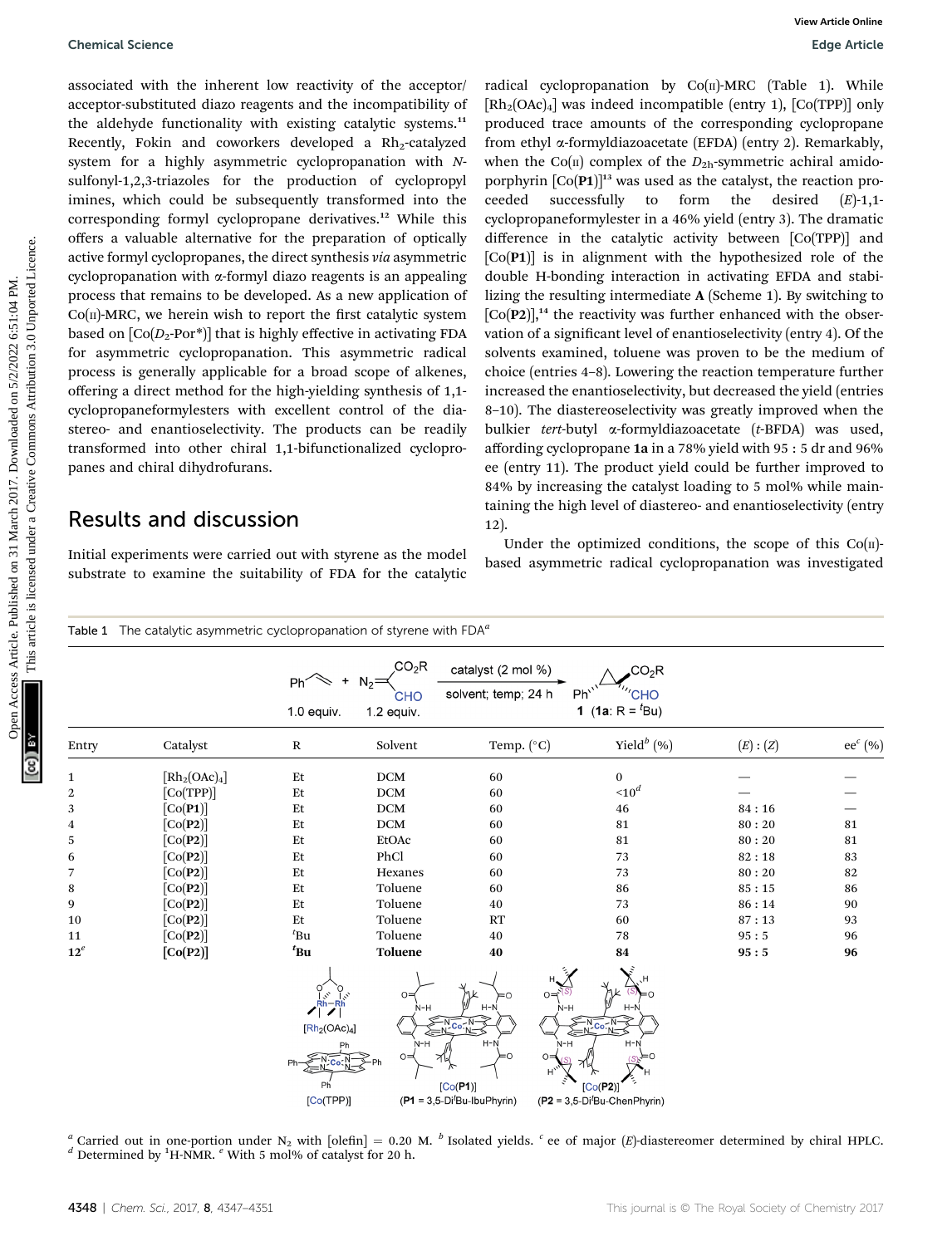(Table 2). Like styrene, its derivatives bearing substituents with varied electronic and steric properties could be cyclopropanated by  $[Co(P2)]$  with *t*-BFDA. For example, *p*- and *m*-alkyl styrenes were cyclopropanated to formylcyclopropanes 1b–1d in high yields with excellent diastereo- and enantioselectivity (entries 1– 3). Halogenated (entries 4-6) and electron-deficient (entries 7 and 8) styrene derivatives could also undergo high-yielding cyclopropanation, producing 1e–1i with high stereoselectivities. The configurations of the two contiguous chiral centers in 1h were established as [1R,2S] by X-ray crystal structural analysis (see ESI†). The cyclopropanation was also suitable for other aromatic olefins as exemplified with 2-naphthalene for near quantitative formation of cyclopropane 1j (entry 9). In addition, 1,1-disubstituted olefins such as  $\alpha$ -methylstyrene could also be effectively employed, affording  $(E)$ -formylcyclopropane 1k in a 93% yield with remarkable control of both the diastereo- and enantioselectivity of the two newlygenerated contiguous all-carbon quaternary stereogenic centers (entry 10). To demonstrate the functional group tolerance of the  $Co(n)$ -based radical cyclopropanation, *m*-formylstyrene could be effectively cyclopropanated to cyclopropane 1l in a high yield with high diastereo- and enantioselectivity (entry 11). Notably, the two unprotected formyl groups were well Equis Article.<br>
This is given by complete control to complete control to the proposed metric on 31 March 2017. The common article is like the state of the common article is like the common article in the state of the comm

Table 2 The asymmetric cyclopropanation of alkenes with t-BFDA by  $[Co(P2)]^{a,b,c}$ 



<sup>*a*</sup> Carried out in one-portion under N<sub>2</sub> with [olefin] = 0.20 M. <sup>*b*</sup> Isolated yields.  $c$  ee of major  $(E)$ -diastereomer determined by chiral HPLC.  $d$  ee determined upon derivatization.  $e$  Results in the parentheses were obtained for the reaction performed on a 1.0 mmol scale.  $f$  Absolute configuration determined by X-ray diffraction as [1R,2S].  $g$  5 equiv. olefin.  $h$  ee determined by chiral GC.  $i$  Neat condition.

tolerated by the metalloradical system. It is also worth mentioning that the  $Co(n)$ -catalyzed cyclopropanation process could be scaled up ten-fold as demonstrated with the highyielding synthesis of the cyclopropane 1d on a 1.0 mmol scale without affecting the excellent stereoselectivity (entry 3).

The  $Co(n)$ -based radical cyclopropanation was further highlighted for its exceptional reactivity toward electron-deficient olefins, which are typically problematic substrates for catalytic systems involving electrophilic metallocarbene intermediates. For example,  $[Co(P2)]$  could catalyze the C=C cyclopropanation of acrylonitrile with t-BFDA to form 1,1,2-cyclopropaneformylesternitrile 1m in a high yield with good enantioselectivity (entry 12), leaving the cyano group untouched. In marked contrast, when treated with  $Rh_2$ -based catalyst, acrylonitrile was previously shown to react with the  $C\equiv N$  bond of FDA to form oxazoles.<sup>15</sup> Other electron-deficient olefins such as ethyl and methyl acrylates could also be cyclopropanated to form the 1,1,2-cyclopropaneformyldiesters 1n and 1o in good yields with 96% ee and 97% ee, respectively, although with diminished control of diastereoselectivity (entries 13 and 14). The presence of three electron-withdrawing groups in the cyclopropanes 1m– 1o renders them highly electrophilic, making them valuable intermediates for synthetic applications.<sup>16</sup> Furthermore, aliphatic olefins, another class of challenging substrate for asymmetric cyclopropanation, could also be cyclopropanated by  $[Co(P2)]$  as exemplified by the high-yielding reaction of 1-octene under neat condition, forming 1p with high stereoselectivity (entry 15).

As an initial exploration of applications, the formyl unit of the resulting chiral 1,1-cyclopropaneformylesters could be readily converted into other functional groups, forming various cyclopropane derivatives while retaining high enantiopurity. For example, the formyl group in  $(E)$ -1a could be transformed into a trans-vinyl unit via the Horner–Wadsworth–Emmons reaction, affording  $(E)$ -1,1-cyclopropanevinylester 2 in a 78% yield with full retention of both the relative and absolute configurations (eqn  $(1)$ ). When treated with Bestmann-Ohira reagent, the formyl group in  $(E)$ -1a could be smoothly converted to a terminal alkyne functionality, resulting in chiral  $(E)$ -1,1cyclopropaneethynylester 3 in a 70% yield without any diminishment of the original stereochemistry (eqn (2)). This transformation provides an alternative way to direct asymmetric cyclopropanation with a-ethynyldiazoacetates for chiral 1,1 cyclopropaneethynylesters.<sup>17</sup> It is noted that  $\alpha$ -ethynyldiazoacetates containing terminal alkyne units seem synthetically inaccessible. While the [Co(P2)]-catalyzed cyclopropanation with FDA generally forms  $(E)$ -cyclopropanes, the  $(Z)$ -diastereoisomers could be conveniently accessed through the stereospecific epimerization previously reported.<sup>5e</sup> As demonstrated with  $(E)$ -1a, treatment with 5 equivalents of NaI at room temperature resulted in the formation of  $(Z)$ -1a as the major diastereomer with only partial loss of the original optical purity (eqn (3)). Interestingly, when  $(E)$ -1g was treated with 10 equivalents of NaI at an elevated temperature, a ring-expansion involving the formyl group occurred instead, affording 2,3 dihydrofuran 4 in a 74% yield (eqn (4)). In the absence of any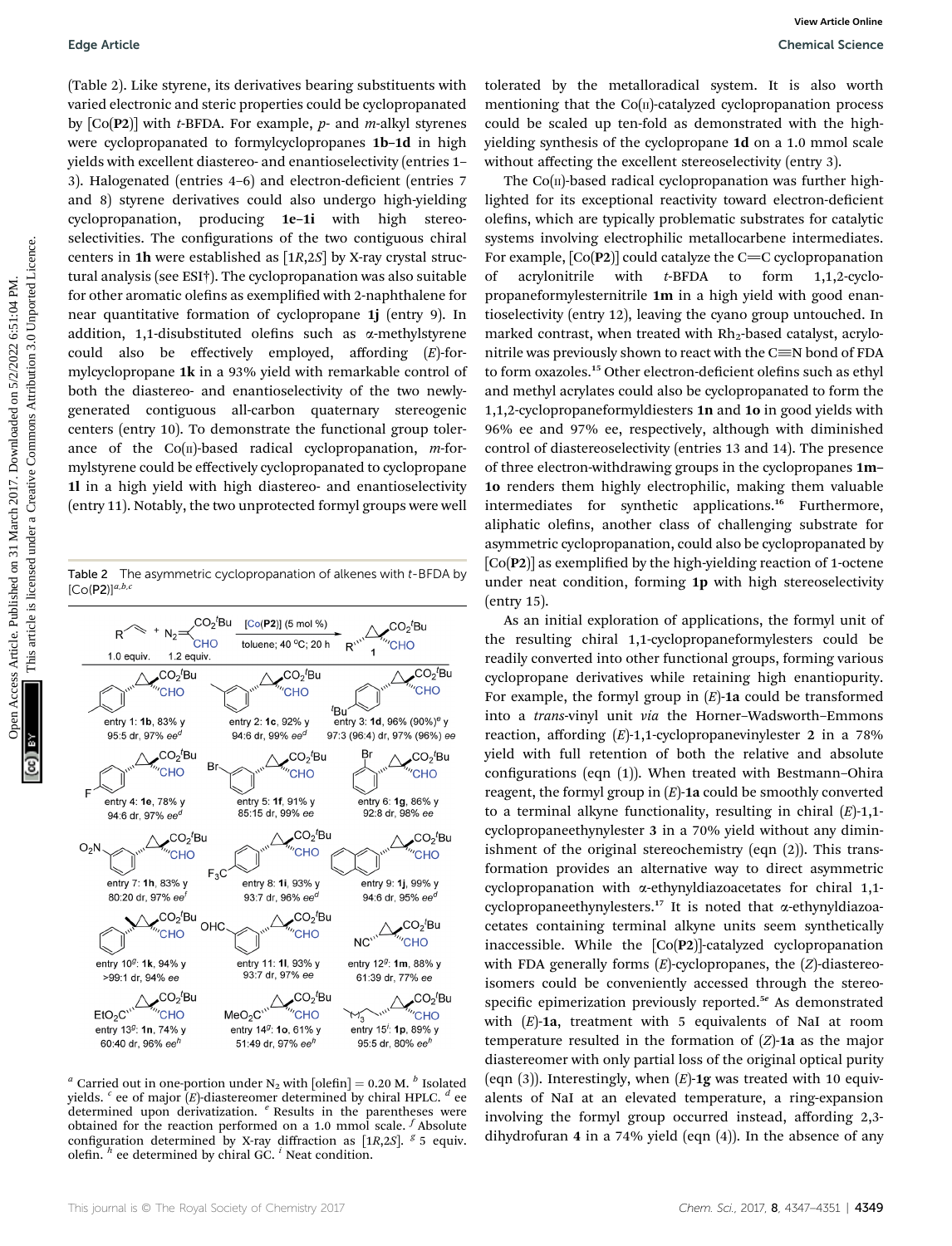Chemical Science Edge Article

external chiral induction, the enantiopurity appeared to be largely retained during the rearrangement.



#### Conclusions

In summary, we have demonstrated that the metalloradical catalyst  $[Co(P2)]$  can effectively activate  $\alpha$ -formyldiazoacetates (FDAs) for a highly asymmetric olefin cyclopropanation, without affecting the otherwise reactive aldehyde functionality. This represents the first application of  $\alpha$ -formyldiazo reagents for metal-catalyzed asymmetric cyclopropanation. The  $Co(n)$ -based radical cyclopropanation with FDA can be successfully applied to a broad scope of olefin substrates, permitting the direct synthesis of chiral 1,1-cyclopropaneformylesters in high yields with high diastereo- and enantioselectivity. Given that the resulting enantioenriched cyclopropanes contain two contiguous chiral centers in the ring structure, including one allcarbon quaternary stereogenic center bearing both aldehyde and ester functionalities, this new  $Co(n)$ -based asymmetric radical cyclopropanation process should find wide applications in stereoselective organic synthesis.

### Acknowledgements

We are grateful for financial support from the NIH (R01-GM102554).

## References

1 (a) B. Quiclet-Sire and S. Z. Zard, Pure Appl. Chem., 2011, 83, 519–551; (b) M. H. Shaw, J. Twilton and D. W. C. MacMillan, J. Org. Chem., 2016, 81, 6898–6926; (c) M. Yan, J. C. Lo,

- 2 For selected examples of recent approaches to control enantioselectivity of radical reactions, see: (a) Q. M. Kainz, C. D. Matier, A. Bartoszewicz, S. L. Zultanski, J. C. Peters and G. C. Fu, Science, 2016, 351, 681–684; (b) J. L. Jeffrey, J. A. Terrett and D. W. C. MacMillan, Science, 2015, 349, 1532–1536; (c) J. M. Hoyt, V. A. Schmidt, A. M. Tondreau and P. J. Chirik, Science, 2015, 349, 960–963; (d) J. N. Du, K. L. Skubi, D. M. Schultz and T. P. Yoon, Science, 2014, 344, 392–396;  $(e)$  N. Funken, F. Mühlhaus and A. Gansäuer, Angew. Chem., Int. Ed., 2016, 55, 12030–12034.
- 3 For reviews and highlights on  $Co(n)$ -MRC, see: (*a*) A. Studer and D. P. Curran, Angew. Chem., Int. Ed. Engl., 2016, 55, 58–102; (b) H. Pellissier and H. Clavier, Chem. Rev., 2014, 114, 2775–2823; (c) A. I. Olivos Suarez, V. Lyaskovskyy, J. N. Reek, J. I. van der Vlugt and B. de Bruin, Angew. Chem., Int. Ed. Engl., 2013, 52, 12510–12529; (d) L. Degennaro, P. Trinchera and R. Luisi, Chem. Rev., 2014, 114, 7881–7929; (e) H. Lu and X. P. Zhang, Chem. Soc. Rev., 2011, 40, 1899–1909; (f) M. P. Doyle, Angew. Chem., Int. Ed. Engl., 2009, 48, 850–852.
- 4 For reviews and examples of  $Ti(m)$ -based MRC, see:  $(a)$ A. Gansauer, S. Hildebrandt, E. Vogelsang and R. A. Flowers Ii, Dalton Trans., 2016, 45, 448–452; (b) W. A. Nugent and T. V. RajanBabu, J. Am. Chem. Soc., 1988, 110, 8561-8562; (c) A. Gansäuer, B. Rinker, M. Pierobon, S. Grimme, M. Gerenkamp and C. Mück-Lichtenfeld, Angew. Chem., Int. Ed., 2003, 42, 3687–3690; (d) A. Gansäuer, A. Fleckhaus, M. A. Lafont, A. Okkel, K. Kotsis, A. Anoop and F. Neese, J. Am. Chem. Soc., 2009, 131, 16989-16999; (e) A. Gansäuer, S. Hildebrandt, A. Michelmann, T. Dahmen, D. von Laufenberg, C. Kube, G. D. Fianu and R. A. Flowers, Angew. Chem., Int. Ed., 2015, 54, 7003–7006.
- 5 For detailed studies on the involvement of  $\alpha$ -Co(III)-alkyl radical intermediates (also known as Co(III)-carbene radicals) for catalytic cyclopropanation, see:  $(a)$  H. J. Lu, W. I. Dzik, X. Xu, L. Wojtas, B. de Bruin and X. P. Zhang, J. Am. Chem. Soc., 2011, 133, 8518-8521; (b) J. L. Belof, C. R. Cioce, X. Xu, X. P. Zhang, B. Space and H. L. Woodcock, Organometallics, 2011, 30, 2739–2746; (c) W. I. Dzik, X. Xu, X. P. Zhang, J. N. H. Reek and B. de Bruin, J. Am. Chem. Soc., 2010, 132, 10891–10902; For selected examples of asymmetric radical cyclopropanation and related processes via Co( $\pi$ )-MRC, see: (d) Y. Wang, X. Wen, X. Cui, L. Wojtas and X. P. Zhang, J. Am. Chem. Soc., 2017, 139, 1049–1052; (e) X. Xu, S. F. Zhu, X. Cui, L. Wojtas and X. P. Zhang, Angew. Chem., Int. Ed., 2013, 52, 11857–11861; (f) X. Xu, H. J. Lu, J. V. Ruppel, X. Cui, S. L. de Mesa, L. Wojtas and X. P. Zhang, J. Am. Chem. Soc., 2011, 133, 15292–15295; (g) S. F. Zhu, X. Xu, J. A. Perman and X. P. Zhang, J. Am. Chem. Soc., 2010, 132, 12796–12799; (h) S. F. Zhu, J. A. Perman and X. P. Zhang, Angew. Chem., Int. Ed., 2008, 47, 8460–8463; (i) S. F. Zhu, J. V. Ruppel, H. J. Lu, L. Wojtas and X. P. Zhang, J. Am. Chem. Soc., 2008, 130, 5042–5043; (j) Y. Chen, J. V. Ruppel and